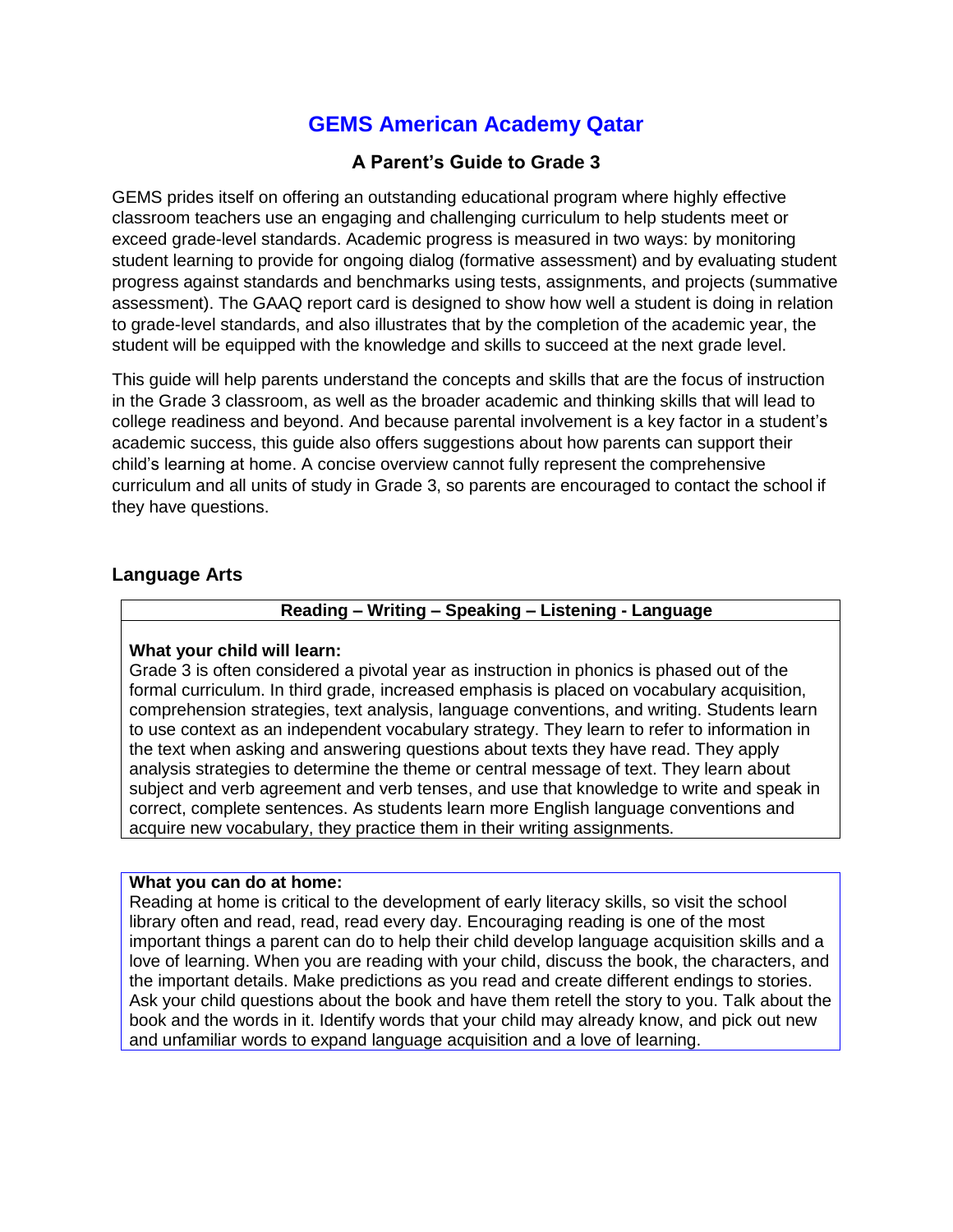# **Mathematics**

**Overview**

Grade 3 students deepen their understanding of place value and their knowledge of and skill with addition, subtraction, multiplication, and division of whole numbers. Students develop an understanding of fractions as numbers, concepts of area and perimeter of plane figures, and attributes of various shapes.

| <b>Operations and Algebraic Thinking</b>                                                                                                                                                                                                                                                                                                                                                                                                                                                                                                                                                                                                                                                                                                                                                                                                                                                                                                                                                                             | <b>Number Operations in Base 10Fractions</b>                                                                                                                                                                                                                                                                                                                                                                                                                                                                                                                                                                                                                                                                                                                                                                                                                                                          |
|----------------------------------------------------------------------------------------------------------------------------------------------------------------------------------------------------------------------------------------------------------------------------------------------------------------------------------------------------------------------------------------------------------------------------------------------------------------------------------------------------------------------------------------------------------------------------------------------------------------------------------------------------------------------------------------------------------------------------------------------------------------------------------------------------------------------------------------------------------------------------------------------------------------------------------------------------------------------------------------------------------------------|-------------------------------------------------------------------------------------------------------------------------------------------------------------------------------------------------------------------------------------------------------------------------------------------------------------------------------------------------------------------------------------------------------------------------------------------------------------------------------------------------------------------------------------------------------------------------------------------------------------------------------------------------------------------------------------------------------------------------------------------------------------------------------------------------------------------------------------------------------------------------------------------------------|
| What your child will learn:<br>Students fluently multiply and divide (within<br>100) and use simple multiplication and<br>division to solve word problems (using<br>drawings and equations with a symbol for<br>the unknown number to represent the<br>problem). They understand division as an<br>unknown-factor problem (e.g., find $32 \div 8$ by<br>finding the number that makes 32 when<br>multiplied by 8), and use the inverse<br>relationship between multiplication and<br>division to compute and check results.<br>Students apply their knowledge and skills<br>with the four operations (addition,<br>subtraction, multiplication, and division) to<br>solve word problems. By the end of Grade<br>3, students will know from memory all<br>products of numbers from 1 to 9. Students<br>discover that the associative and<br>commutative laws reduce the number of<br>multiplication facts they need to learn. For<br>example, if a student knows $5 \times 9$ , then they<br>also know $9 \times 5$ . | What your child will learn:<br>Third-grade students extend their<br>understanding of place value to include<br>numbers with four digits. They round whole<br>numbers to the nearest 10 or 100, a critical<br>prerequisite for working estimation problems.<br>Students also apply their understanding of<br>place value as they fluently add and subtract<br>(within 1,000) numbers in which regrouping<br>or composing a ten (i.e., carrying and<br>borrowing) is required in more than one<br>column. Students use visual models to<br>represent fractions as parts of a whole. They<br>also use visual models and a number line to<br>represent, explain, and compare unit<br>fractions (fractions with a numerator 1),<br>equivalent fractions (e.g., $1/2 = 2/4$ ), whole<br>numbers as fractions (e.g., $3 = 3/1$ ), and<br>fractions with the same numerator or the<br>same denominator (3/3). |
| <b>Measurement and Data</b>                                                                                                                                                                                                                                                                                                                                                                                                                                                                                                                                                                                                                                                                                                                                                                                                                                                                                                                                                                                          | <b>Geometry</b>                                                                                                                                                                                                                                                                                                                                                                                                                                                                                                                                                                                                                                                                                                                                                                                                                                                                                       |
| What your child will learn:<br>Students measure lengths (using a ruler),<br>liquid volume (using standard units), and the<br>area of plane figures (by counting unit<br>squares). Students demonstrate an<br>understanding of fractions as they measure<br>lengths by using rulers. Students solve<br>problems involving the perimeter of<br>polygons. They relate the concept of area to<br>the operations of multiplication and division<br>and show that the area of a rectangle can<br>be found by multiplying the side lengths.                                                                                                                                                                                                                                                                                                                                                                                                                                                                                 | What your child will learn:<br>Students compare common geometric<br>shapes (e.g., rectangles and quadrilaterals)<br>based on common attributes (e.g., having<br>four sides). Students also relate their work<br>with fractions to geometry as they partition<br>shapes into parts with equal areas and<br>represent each part as a unit fraction of the<br>whole.                                                                                                                                                                                                                                                                                                                                                                                                                                                                                                                                     |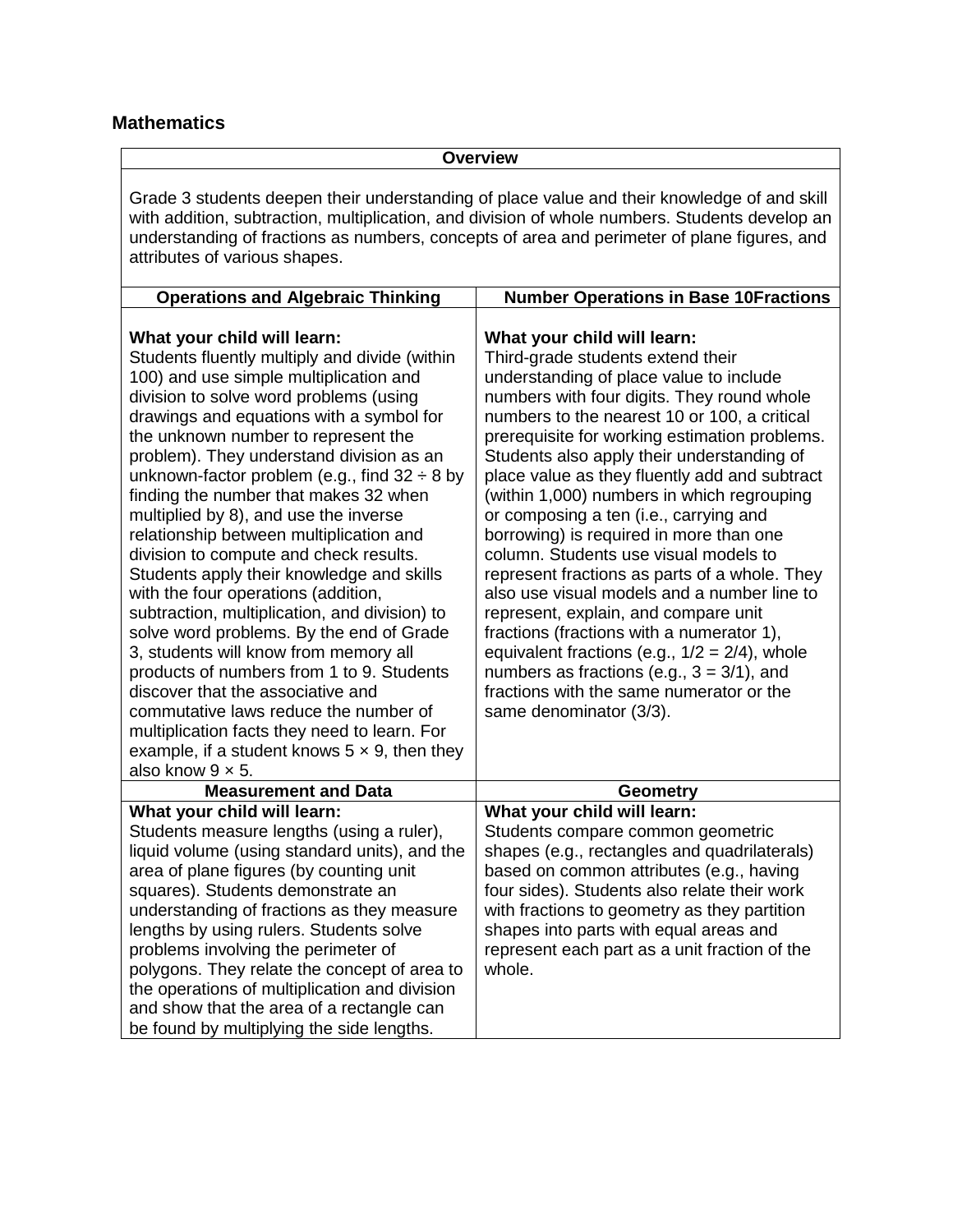## **What you can do at home:**

Make math fun and meaningful for your child by looking for real world math problems in your daily life. Emphasize problems that include multiplication, division, and measurement. Use everyday objects for reinforcing the concept of fractions—great than/less than/equal to—and creating story problems. Ask questions that require mathematical thinking (e.g., estimation, greater/less than, word problems). Encourage your child to keep trying even when a problem may be challenging, talk to them about how they find an answer to a problem, and praise them for effort, resiliency, and perseverance even if they aren't getting the "right" answer.

# **Integrated Content**

| <b>Science</b>                                                                                                                                                                                                                                                                                                                                                                                                                                                                                                                                 | <b>Social Studies</b>                                                                                                                                                                                                                                                                                                                                                                                                                                                                                         |
|------------------------------------------------------------------------------------------------------------------------------------------------------------------------------------------------------------------------------------------------------------------------------------------------------------------------------------------------------------------------------------------------------------------------------------------------------------------------------------------------------------------------------------------------|---------------------------------------------------------------------------------------------------------------------------------------------------------------------------------------------------------------------------------------------------------------------------------------------------------------------------------------------------------------------------------------------------------------------------------------------------------------------------------------------------------------|
| What your child will learn:<br>GAAQ uses the FOSS or Full Option Science<br>System. The program design is based on<br>learning progressions that provide students<br>with opportunities to investigate core ideas in<br>science in increasingly complex ways over<br>time. The target goals are to help students<br>know and use scientific explanations of the<br>natural world and the development of<br>scientific knowledge and technological<br>capabilities, and to participate productively in<br>scientific and engineering practices. | What your child will learn:<br>In third grade, students begin to explore more<br>complex concepts and ideas from civics,<br>economics, geography, and history as they<br>study the varied backgrounds of people living<br>in Qatar, the Arab Gulf region, and the United<br>States.<br>Students examine these cultures from the<br>past and in the present and the impact they<br>have had in shaping our contemporary<br>society. They begin to look at issues and<br>events from more than one perspective. |
| There are three FOSS units of study in<br>Grade 3:                                                                                                                                                                                                                                                                                                                                                                                                                                                                                             |                                                                                                                                                                                                                                                                                                                                                                                                                                                                                                               |
| <b>Physical Science</b> – Properties of Sound<br><b>Earth Science</b> – Investigating Earth<br><b>Materials</b><br><b>Life Science</b> – Structure and Responses of<br>Organisms                                                                                                                                                                                                                                                                                                                                                               |                                                                                                                                                                                                                                                                                                                                                                                                                                                                                                               |

| What you can do at home:                   | What you can do at home:                       |
|--------------------------------------------|------------------------------------------------|
| Foster your child's interest in science by | Take opportunities to talk about civics, civil |
| encouraging them to wonder, observe, ask   | rights, and civic responsibilities. Read the   |
| questions, hypothesize, and experiment.    | local newspaper, watch the local news          |
| Encourage problem solving with everyday    | together, or find articles of interest to      |
| tasks (e.g., cooking and gardening). Visit | discuss. Family excursions to local            |
| parks, science museums, and zoos. Use      | governmental and historical sites can also     |
| technology as a resource to enhance the    | be fun ways to support social studies          |
| understanding of scientific concepts.      | curriculum.                                    |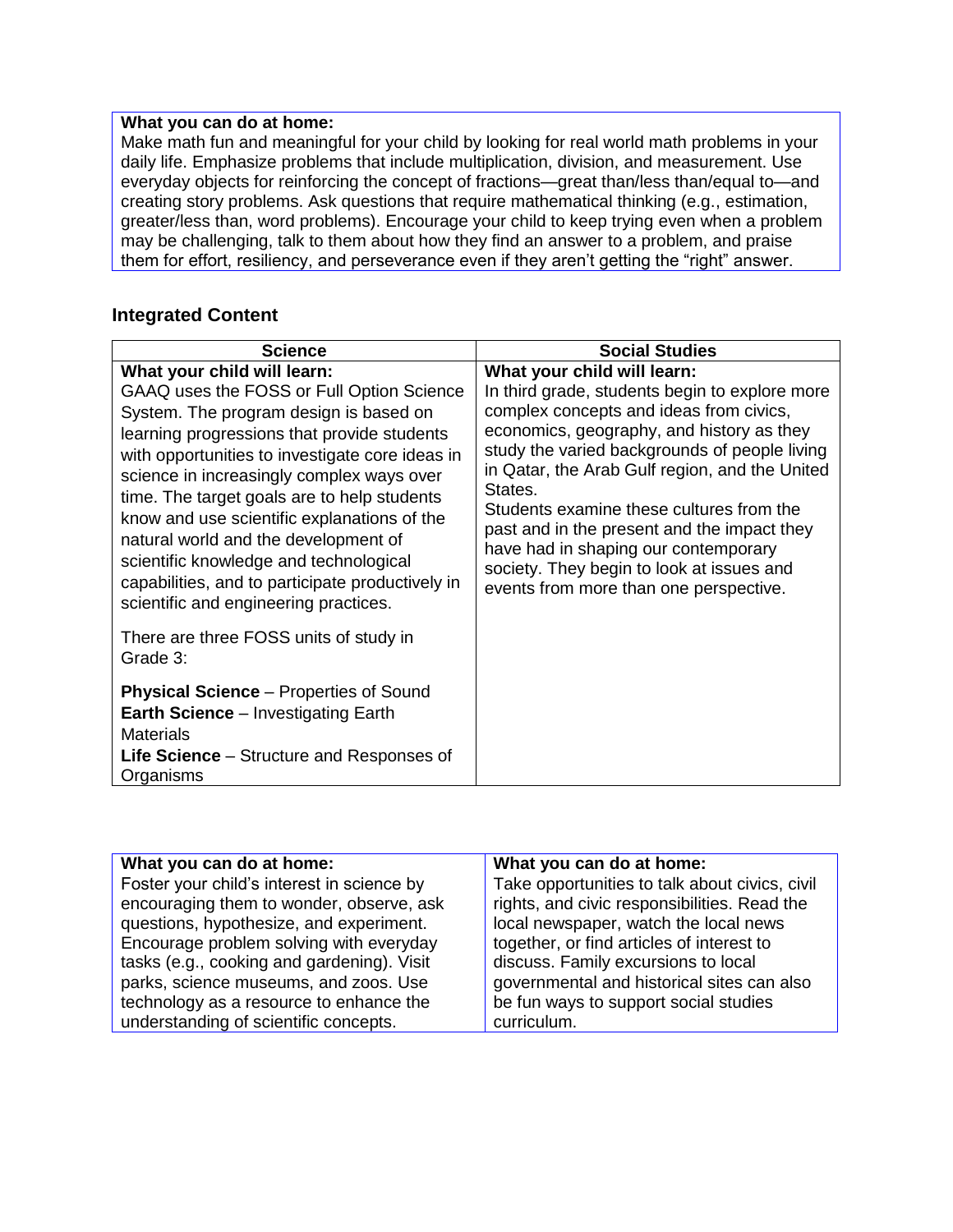#### **What your child will learn:**

Elementary art education encompasses several key components and students observe and comprehend various types of art. In art classes, students invent, create, and critique works of art, and they relate, connect, and transfer the skills that they learn into other content areas.

In Grade 3, students learn about the intent and purpose of various works of art. They identify characteristics and expressive features in works of art and design in order to determine artistic intent. They use precise art vocabulary to respond to their own art and the art of others, and they make connections among the characteristics, expressive features, and purposes of art and design. Third grade students begin to understand some of the historical and cultural ideas that are evident in works of art. They utilize basic media and studio skills in the art-making process.

## **What you can do at home:**

Art activities are important for fine motor development. Encourage drawing and ask questions about your child's artwork. Pay attention and support your child's artistic interests. Design a space for creativity and encourage art activities and imaginative play. Visit local art museums and galleries during family outings.

### **Music**

## **What your child will learn:**

The elementary school general music curriculum is built on 12 themes. Each curriculum theme is tailored to match the cognitive development of the students in each of the grade levels. Each lesson addresses specific goals outlined in national standards. The thematic threads in elementary music include:

- Singing/Movement
- Playing Instruments
- Composing/Improvising
- Listening/Analyzing/Describing | Musical Styles
- Evaluating Music
- Theory/Notation
- Instrument/Ensembles
	-
- Music History/Famous **Composers**
- World Music/Cultures
- Cross Curriculum **Connections**
- Life Connections

#### **What you can do at home:**

Expand and support the musical experiences and background knowledge of your child by exposing them to a wide variety of musical genres. Attend the opera, symphony, or other musical events. Listen to a variety of types of music in your home or car. Urge your child to explain and discuss what they like and dislike about various types of music. Encourage and foster your child's interest in both vocal and instrumental music.